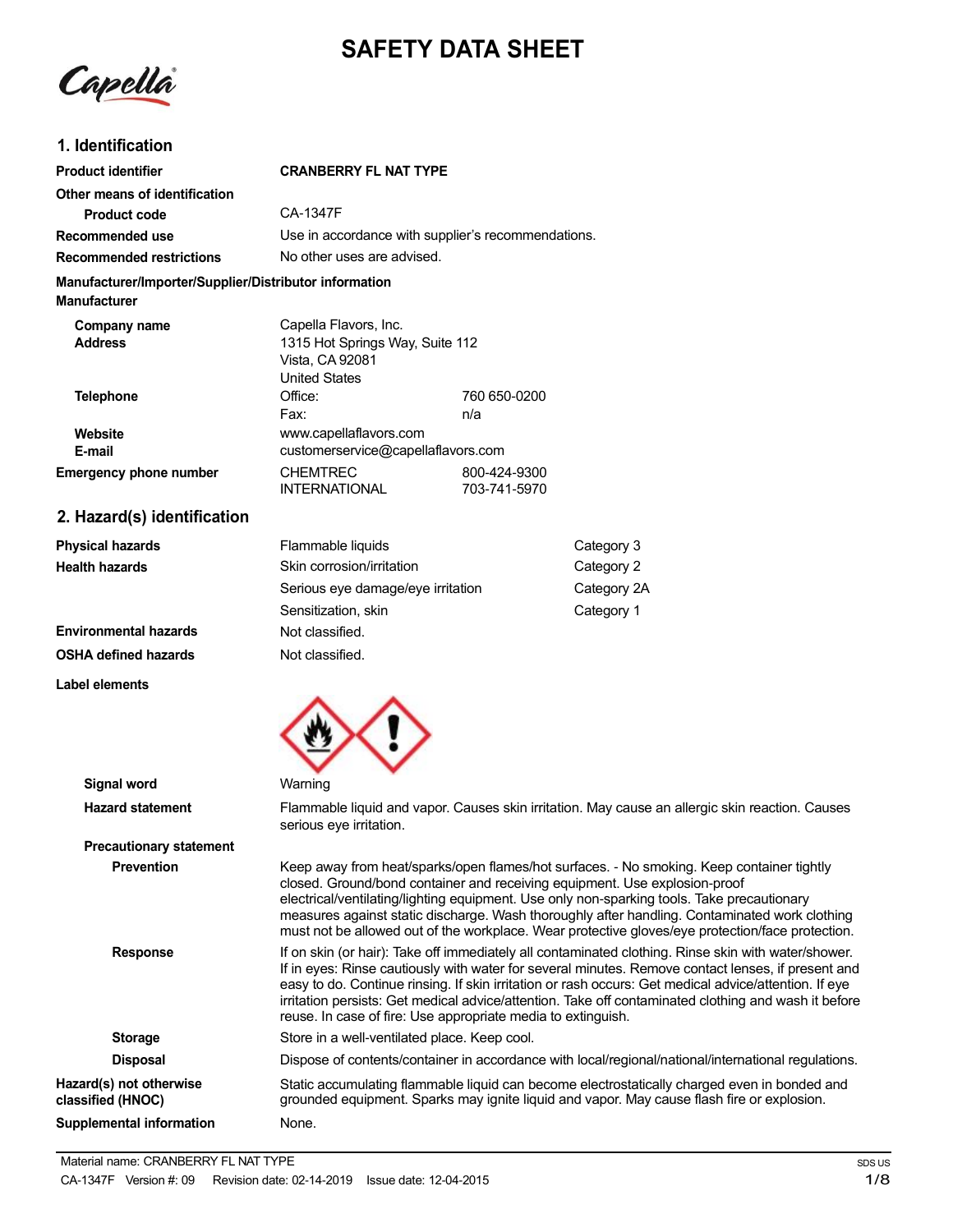# **3. Composition/information on ingredients**

### **Mixtures**

| <b>Chemical name</b>                                 | Common name and synonyms | <b>CAS number</b> | %          |
|------------------------------------------------------|--------------------------|-------------------|------------|
| ETHYL ALCOHOL 190 PROOF<br>CANE IP NON GMO           | <b>ETHYLALCOHOL</b>      | 64-17-5           | $30 - 40$  |
| PROPYLENE GLYCOL<br><b>NOM</b><br>NFI                |                          | $57 - 55 - 6$     | $30 - 40$  |
| CITRIC ACID ANHYDROUS NFI                            |                          | 77-92-9           | $10 - 20$  |
| METHYL BUTYRIC ACID, 2 EU<br>NAT #1053<br><b>NOP</b> |                          | 116-53-0          | $1 - 3$    |
| DAVANA OIL<br>#51<br><b>NOP</b>                      |                          | 8016-03-3         | ${}_{0.2}$ |
| Other components below reportable levels             |                          |                   | $10 - 520$ |

Other components below reportable levels

\*Designates that a specific chemical identity and/or percentage of composition has been withheld as a trade secret.

# **4. First-aid measures**

| <b>Inhalation</b>                                                            | Move to fresh air. Call a physician if symptoms develop or persist.                                                                                                                                                                                                                                                                                                                                                                                                                                                                                                                                                                                                                                                                                         |
|------------------------------------------------------------------------------|-------------------------------------------------------------------------------------------------------------------------------------------------------------------------------------------------------------------------------------------------------------------------------------------------------------------------------------------------------------------------------------------------------------------------------------------------------------------------------------------------------------------------------------------------------------------------------------------------------------------------------------------------------------------------------------------------------------------------------------------------------------|
| Skin contact                                                                 | Remove contaminated clothing immediately and wash skin with soap and water. In case of<br>eczema or other skin disorders: Seek medical attention and take along these instructions. Wash<br>contaminated clothing before reuse.                                                                                                                                                                                                                                                                                                                                                                                                                                                                                                                             |
| Eye contact                                                                  | Immediately flush eyes with plenty of water for at least 15 minutes. Remove contact lenses, if<br>present and easy to do. Continue rinsing. Get medical attention if irritation develops and persists.                                                                                                                                                                                                                                                                                                                                                                                                                                                                                                                                                      |
| Ingestion                                                                    | Rinse mouth. Get medical attention if symptoms occur.                                                                                                                                                                                                                                                                                                                                                                                                                                                                                                                                                                                                                                                                                                       |
| <b>Most important</b><br>symptoms/effects, acute and<br>delayed              | Headache. Severe eye irritation. Symptoms may include stinging, tearing, redness, swelling, and<br>blurred vision. Coughing. Skin irritation. May cause redness and pain. May cause an allergic skin<br>reaction. Dermatitis. Rash.                                                                                                                                                                                                                                                                                                                                                                                                                                                                                                                         |
| Indication of immediate<br>medical attention and special<br>treatment needed | Provide general supportive measures and treat symptomatically. Thermal burns: Flush with water<br>immediately. While flushing, remove clothes which do not adhere to affected area. Call an<br>ambulance. Continue flushing during transport to hospital. Keep victim under observation.<br>Symptoms may be delayed.                                                                                                                                                                                                                                                                                                                                                                                                                                        |
| <b>General information</b>                                                   | Take off all contaminated clothing immediately. Ensure that medical personnel are aware of the<br>material(s) involved, and take precautions to protect themselves. Wash contaminated clothing<br>before reuse.                                                                                                                                                                                                                                                                                                                                                                                                                                                                                                                                             |
| 5. Fire-fighting measures                                                    |                                                                                                                                                                                                                                                                                                                                                                                                                                                                                                                                                                                                                                                                                                                                                             |
| Suitable extinguishing media                                                 | Water fog. Alcohol resistant foam. Carbon dioxide (CO2). Dry chemical powder, carbon dioxide,<br>sand or earth may be used for small fires only.                                                                                                                                                                                                                                                                                                                                                                                                                                                                                                                                                                                                            |
| Unsuitable extinguishing<br>media                                            | Do not use water jet as an extinguisher, as this will spread the fire.                                                                                                                                                                                                                                                                                                                                                                                                                                                                                                                                                                                                                                                                                      |
| Specific hazards arising from<br>the chemical                                | Vapors may form explosive mixtures with air. Vapors may travel considerable distance to a source<br>of ignition and flash back. This product is a poor conductor of electricity and can become<br>electrostatically charged. If sufficient charge is accumulated, ignition of flammable mixtures can<br>occur. To reduce potential for static discharge, use proper bonding and grounding procedures.<br>This liquid may accumulate static electricity when filling properly grounded containers. Static<br>electricity accumulation may be significantly increased by the presence of small quantities of water<br>or other contaminants. Material will float and may ignite on surface of water. During fire, gases<br>hazardous to health may be formed. |
| Special protective equipment<br>and precautions for firefighters             | Self-contained breathing apparatus and full protective clothing must be worn in case of fire.                                                                                                                                                                                                                                                                                                                                                                                                                                                                                                                                                                                                                                                               |
| <b>Fire fighting</b><br>equipment/instructions                               | In case of fire and/or explosion do not breathe fumes. Move containers from fire area if you can do<br>so without risk.                                                                                                                                                                                                                                                                                                                                                                                                                                                                                                                                                                                                                                     |
| <b>Specific methods</b>                                                      | Use standard firefighting procedures and consider the hazards of other involved materials.                                                                                                                                                                                                                                                                                                                                                                                                                                                                                                                                                                                                                                                                  |
| <b>General fire hazards</b>                                                  | Flammable liquid and vapor.                                                                                                                                                                                                                                                                                                                                                                                                                                                                                                                                                                                                                                                                                                                                 |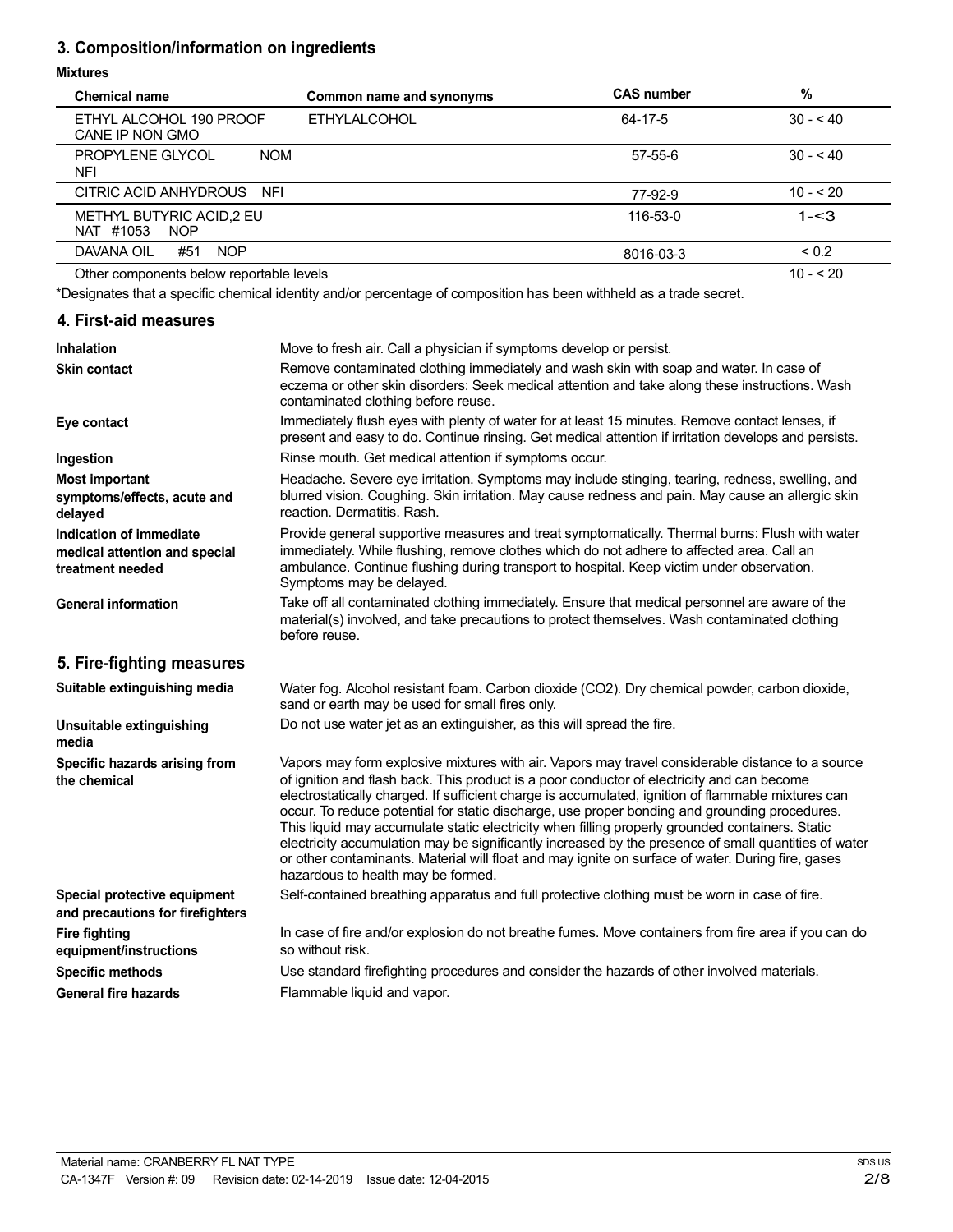### **6. Accidental release measures**

| Personal precautions,<br>protective equipment and<br>emergency procedures | Keep unnecessary personnel away. Keep people away from and upwind of spill/leak. Eliminate all<br>ignition sources (no smoking, flares, sparks, or flames in immediate area). Wear appropriate<br>protective equipment and clothing during clean-up. Avoid breathing mist/vapors. Do not touch<br>damaged containers or spilled material unless wearing appropriate protective clothing. Ventilate<br>closed spaces before entering them. Use appropriate containment to avoid environmental<br>contamination. Transfer by mechanical means such as vacuum truck to a salvage tank or other<br>suitable container for recovery or safe disposal. Local authorities should be advised if significant<br>spillages cannot be contained. For personal protection, see section 8 of the SDS.                                                                                                                                                                                                                                                                                                                   |
|---------------------------------------------------------------------------|------------------------------------------------------------------------------------------------------------------------------------------------------------------------------------------------------------------------------------------------------------------------------------------------------------------------------------------------------------------------------------------------------------------------------------------------------------------------------------------------------------------------------------------------------------------------------------------------------------------------------------------------------------------------------------------------------------------------------------------------------------------------------------------------------------------------------------------------------------------------------------------------------------------------------------------------------------------------------------------------------------------------------------------------------------------------------------------------------------|
| Methods and materials for<br>containment and cleaning up                  | Use water spray to reduce vapors or divert vapor cloud drift. Eliminate all ignition sources (no<br>smoking, flares, sparks, or flames in immediate area). Keep combustibles (wood, paper, oil, etc.)<br>away from spilled material. Take precautionary measures against static discharge. Use only<br>non-sparking tools.                                                                                                                                                                                                                                                                                                                                                                                                                                                                                                                                                                                                                                                                                                                                                                                 |
|                                                                           | Large Spills: Stop the flow of material, if this is without risk. Dike the spilled material, where this is<br>possible. Use a non-combustible material like vermiculite, sand or earth to soak up the product<br>and place into a container for later disposal. Following product recovery, flush area with water.                                                                                                                                                                                                                                                                                                                                                                                                                                                                                                                                                                                                                                                                                                                                                                                         |
|                                                                           | Small Spills: Absorb with earth, sand or other non-combustible material and transfer to containers<br>for later disposal. Wipe up with absorbent material (e.g. cloth, fleece). Clean surface thoroughly to<br>remove residual contamination.                                                                                                                                                                                                                                                                                                                                                                                                                                                                                                                                                                                                                                                                                                                                                                                                                                                              |
|                                                                           | Never return spills to original containers for re-use. For waste disposal, see section 13 of the SDS.                                                                                                                                                                                                                                                                                                                                                                                                                                                                                                                                                                                                                                                                                                                                                                                                                                                                                                                                                                                                      |
| <b>Environmental precautions</b>                                          | Avoid discharge into drains, water courses or onto the ground. Use appropriate containment to<br>avoid environmental contamination.                                                                                                                                                                                                                                                                                                                                                                                                                                                                                                                                                                                                                                                                                                                                                                                                                                                                                                                                                                        |
| 7. Handling and storage                                                   |                                                                                                                                                                                                                                                                                                                                                                                                                                                                                                                                                                                                                                                                                                                                                                                                                                                                                                                                                                                                                                                                                                            |
| Precautions for safe handling                                             | Do not handle, store or open near an open flame, sources of heat or sources of ignition. Protect<br>material from direct sunlight. When using do not smoke. Explosion-proof general and local exhaust<br>ventilation. Minimize fire risks from flammable and combustible materials (including combustible<br>dust and static accumulating liquids) or dangerous reactions with incompatible materials. Handling<br>operations that can promote accumulation of static charges include but are not limited to: mixing,<br>filtering, pumping at high flow rates, splash filling, creating mists or sprays, tank and container<br>filling, tank cleaning, sampling, gauging, switch loading, vacuum truck operations. Take<br>precautionary measures against static discharges. All equipment used when handling the product<br>must be grounded. Use non-sparking tools and explosion-proof equipment. Avoid breathing<br>mist/vapors. Avoid contact with eyes, skin, and clothing. Avoid prolonged exposure. Wear<br>appropriate personal protective equipment. Observe good industrial hygiene practices. |
|                                                                           | For additional information on equipment bonding and grounding, refer to the Canadian Electrical<br>Code in Canada, (CSA C22.1), or the American Petroleum Institute (API) Recommended Practice<br>2003, "Protection Against Ignitions Arising out of Static, Lightning, and Stray Currents" or National<br>Fire Protection Association (NFPA) 77, "Recommended Practice on Static Electricity" or National<br>Fire Protection Association (NFPA) 70, "National Electrical Code".                                                                                                                                                                                                                                                                                                                                                                                                                                                                                                                                                                                                                           |
| Conditions for safe storage,<br>including any incompatibilities           | Keep away from heat, sparks and open flame. Prevent electrostatic charge build-up by using<br>common bonding and grounding techniques. Eliminate sources of ignition. Avoid spark promoters.<br>Ground/bond container and equipment. These alone may be insufficient to remove static<br>electricity. Store in a cool, dry place out of direct sunlight. Store in tightly closed container. Store in<br>a well-ventilated place. Keep in an area equipped with sprinklers. Store away from incompatible<br>materials (see Section 10 of the SDS).                                                                                                                                                                                                                                                                                                                                                                                                                                                                                                                                                          |
| 8. Exposure controls/personal protection                                  |                                                                                                                                                                                                                                                                                                                                                                                                                                                                                                                                                                                                                                                                                                                                                                                                                                                                                                                                                                                                                                                                                                            |

#### **Occupational exposure limits**

The following constituents are the only constituents of the product which have a PEL, TLV or other recommended exposure limit. At this time, the other constituents have no known exposure limits.

## **US. OSHA Table Z-1 Limits for Air Contaminants (29 CFR 1910.1000)**

| <b>Components</b>                                           | Type | Value      |
|-------------------------------------------------------------|------|------------|
| ETHYL ALCOHOL 190<br>PROOF CANE IP NON<br>GMO (CAS 64-17-5) | PEL  | 1900 mg/m3 |
|                                                             |      | $1000$ ppm |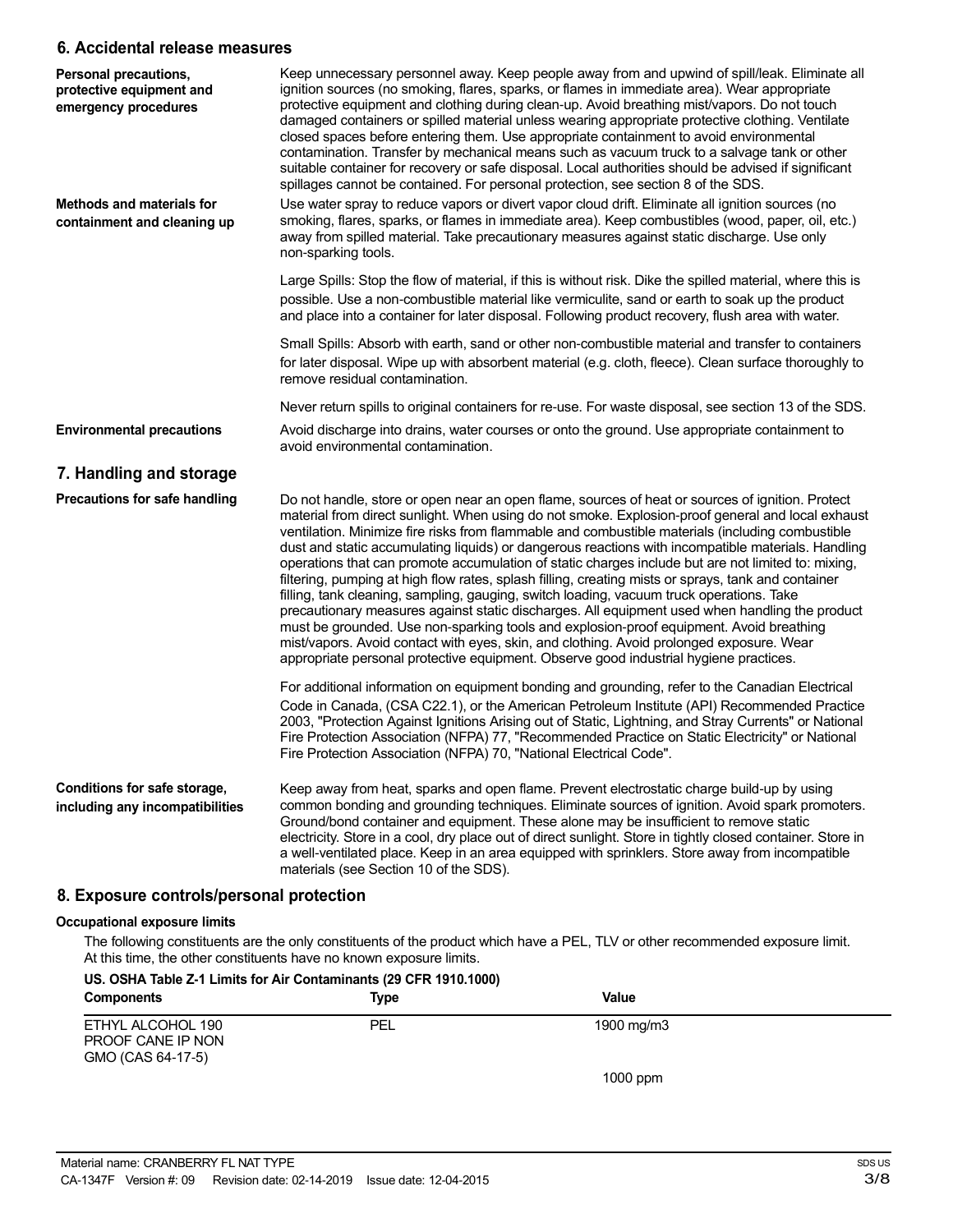| US. ACGIH Threshold Limit Values<br><b>Components</b>       | <b>Type</b>                                                                                                                                                                                                                                                                                                                                                                                                                                                             | Value      |          |
|-------------------------------------------------------------|-------------------------------------------------------------------------------------------------------------------------------------------------------------------------------------------------------------------------------------------------------------------------------------------------------------------------------------------------------------------------------------------------------------------------------------------------------------------------|------------|----------|
| ETHYL ALCOHOL 190<br>PROOF CANE IP NON<br>GMO (CAS 64-17-5) | <b>STEL</b>                                                                                                                                                                                                                                                                                                                                                                                                                                                             | 1000 ppm   |          |
| US. NIOSH: Pocket Guide to Chemical Hazards                 |                                                                                                                                                                                                                                                                                                                                                                                                                                                                         |            |          |
| <b>Components</b>                                           | <b>Type</b>                                                                                                                                                                                                                                                                                                                                                                                                                                                             | Value      |          |
| ETHYL ALCOHOL 190<br>PROOF CANE IP NON<br>GMO (CAS 64-17-5) | <b>TWA</b>                                                                                                                                                                                                                                                                                                                                                                                                                                                              | 1900 mg/m3 |          |
|                                                             |                                                                                                                                                                                                                                                                                                                                                                                                                                                                         | 1000 ppm   |          |
| US. Workplace Environmental Exposure Level (WEEL) Guides    |                                                                                                                                                                                                                                                                                                                                                                                                                                                                         |            |          |
| <b>Components</b>                                           | <b>Type</b>                                                                                                                                                                                                                                                                                                                                                                                                                                                             | Value      | Form     |
| PROPYLENE GLYCOL<br>NOM NFI (CAS 57-55-6)                   | <b>TWA</b>                                                                                                                                                                                                                                                                                                                                                                                                                                                              | 10 mg/m3   | Aerosol. |
| <b>Biological limit values</b>                              | No biological exposure limits noted for the ingredient(s).                                                                                                                                                                                                                                                                                                                                                                                                              |            |          |
| Appropriate engineering<br>controls                         | Explosion-proof general and local exhaust ventilation. Good general ventilation should be used.<br>Ventilation rates should be matched to conditions. If applicable, use process enclosures, local<br>exhaust ventilation, or other engineering controls to maintain airborne levels below recommended<br>exposure limits. If exposure limits have not been established, maintain airborne levels to an<br>acceptable level. Provide eyewash station and safety shower. |            |          |
|                                                             | Individual protection measures, such as personal protective equipment                                                                                                                                                                                                                                                                                                                                                                                                   |            |          |
| Eye/face protection                                         | Face shield is recommended. Wear safety glasses with side shields (or goggles).                                                                                                                                                                                                                                                                                                                                                                                         |            |          |
| <b>Skin protection</b>                                      |                                                                                                                                                                                                                                                                                                                                                                                                                                                                         |            |          |
| <b>Hand protection</b>                                      | Wear appropriate chemical resistant gloves.                                                                                                                                                                                                                                                                                                                                                                                                                             |            |          |
| Other                                                       | Wear appropriate chemical resistant clothing. Use of an impervious apron is recommended.                                                                                                                                                                                                                                                                                                                                                                                |            |          |
| <b>Respiratory protection</b>                               | If engineering controls do not maintain airborne concentrations below recommended exposure<br>limits (where applicable) or to an acceptable level (in countries where exposure limits have not<br>been established), an approved respirator must be worn.                                                                                                                                                                                                               |            |          |
| <b>Thermal hazards</b>                                      | Wear appropriate thermal protective clothing, when necessary.                                                                                                                                                                                                                                                                                                                                                                                                           |            |          |
| <b>General hygiene</b><br>considerations                    | When using do not smoke. Always observe good personal hygiene measures, such as washing<br>after handling the material and before eating, drinking, and/or smoking. Routinely wash work<br>clothing and protective equipment to remove contaminants. Contaminated work clothing should not<br>be allowed out of the workplace.                                                                                                                                          |            |          |

# **9. Physical and chemical properties**

| Appearance                                   |                                                |
|----------------------------------------------|------------------------------------------------|
| <b>Physical state</b>                        | Liquid.                                        |
| Form                                         | Liquid.                                        |
| Color                                        | Not available.                                 |
| Odor                                         | Not available.                                 |
| <b>Odor threshold</b>                        | Not available.                                 |
| рH                                           | Not available.                                 |
| Melting point/freezing point                 | $-173.38$ °F ( $-114.1$ °C) estimated          |
| Initial boiling point and boiling<br>range   | 173.3 $\degree$ F (78.5 $\degree$ C) estimated |
| <b>Flash point</b>                           | 80.0 °F (26.7 °C) Closed Cup                   |
| <b>Evaporation rate</b>                      | Not available.                                 |
| Flammability (solid, gas)                    | Not applicable.                                |
| Upper/lower flammability or explosive limits |                                                |
| <b>Flammability limit - lower</b><br>$(\% )$ | Not available.                                 |
| <b>Flammability limit - upper</b><br>$(\%)$  | Not available.                                 |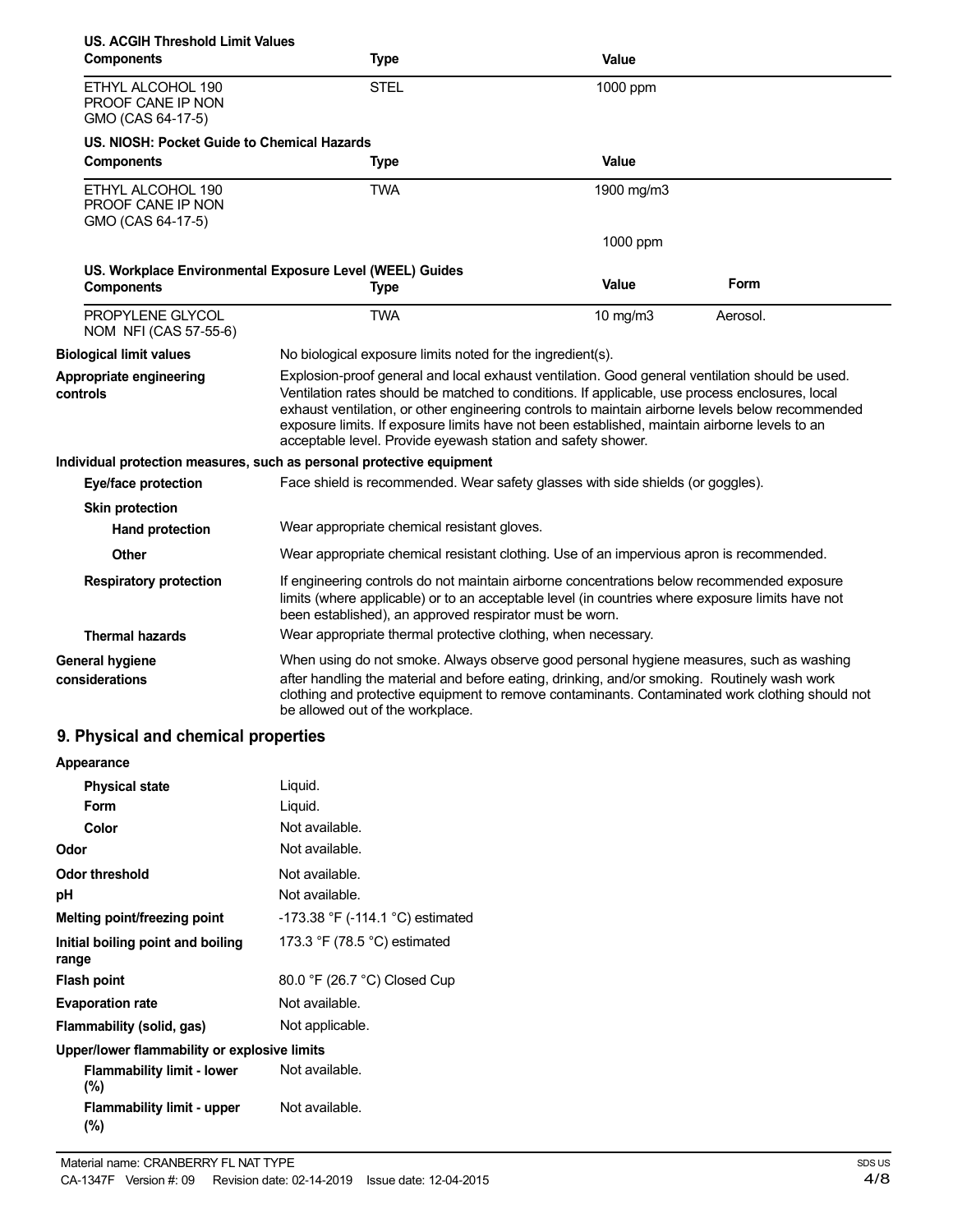| Explosive limit - lower (%)                       | Not available.                                                                                                                                                           |
|---------------------------------------------------|--------------------------------------------------------------------------------------------------------------------------------------------------------------------------|
| Explosive limit - upper (%)                       | Not available.                                                                                                                                                           |
| Vapor pressure                                    | 25 hPa estimated                                                                                                                                                         |
| Vapor density                                     | Not available.                                                                                                                                                           |
| <b>Relative density</b>                           | Not available.                                                                                                                                                           |
| Solubility(ies)                                   |                                                                                                                                                                          |
| Solubility (water)                                | Not available.                                                                                                                                                           |
| <b>Partition coefficient</b><br>(n-octanol/water) | Not available.                                                                                                                                                           |
| <b>Auto-ignition temperature</b>                  | 685 °F (362.78 °C) estimated                                                                                                                                             |
| <b>Decomposition temperature</b>                  | Not available.                                                                                                                                                           |
| <b>Viscosity</b>                                  | Not available.                                                                                                                                                           |
| Other information                                 |                                                                                                                                                                          |
| <b>Density</b>                                    | 0.79 g/cm3 estimated                                                                                                                                                     |
| <b>Explosive properties</b>                       | Not explosive.                                                                                                                                                           |
| <b>Flammability class</b>                         | Flammable IC estimated                                                                                                                                                   |
| <b>Oxidizing properties</b>                       | Not oxidizing.                                                                                                                                                           |
| <b>Refractive index</b>                           | 1.3876 - 1.4176                                                                                                                                                          |
| <b>Specific gravity</b>                           | $0.98 - 1.01$                                                                                                                                                            |
| 10. Stability and reactivity                      |                                                                                                                                                                          |
| <b>Reactivity</b>                                 | The product is stable and non-reactive under normal conditions of use, storage and transport.                                                                            |
| <b>Chemical stability</b>                         | Material is stable under normal conditions.                                                                                                                              |
| Possibility of hazardous<br>reactions             | Hazardous polymerization does not occur.                                                                                                                                 |
| <b>Conditions to avoid</b>                        | Keep away from heat, hot surfaces, sparks, open flames and other ignition sources. Avoid<br>temperatures exceeding the flash point. Contact with incompatible materials. |
| Incompatible materials                            | Strong oxidizing agents.                                                                                                                                                 |

**Hazardous decomposition** No hazardous decomposition products are known. **products**

# **11. Toxicological information**

#### **Information on likely routes of exposure**

| <b>Inhalation</b>                                                                  | Prolonged inhalation may be harmful.                                                                                                                                                                                                |
|------------------------------------------------------------------------------------|-------------------------------------------------------------------------------------------------------------------------------------------------------------------------------------------------------------------------------------|
| <b>Skin contact</b>                                                                | Causes skin irritation. May cause an allergic skin reaction.                                                                                                                                                                        |
| Eye contact                                                                        | Causes serious eye irritation.                                                                                                                                                                                                      |
| Ingestion                                                                          | Expected to be a low ingestion hazard.                                                                                                                                                                                              |
| Symptoms related to the<br>physical, chemical and<br>toxicological characteristics | Headache. Severe eye irritation. Symptoms may include stinging, tearing, redness, swelling, and<br>blurred vision. Coughing. Skin irritation. May cause redness and pain. May cause an allergic skin<br>reaction. Dermatitis. Rash. |
| Information on toxicological effects                                               |                                                                                                                                                                                                                                     |
| <b>Acute toxicity</b>                                                              | Not available.                                                                                                                                                                                                                      |
| <b>Skin corrosion/irritation</b>                                                   | Causes skin irritation.                                                                                                                                                                                                             |
| Serious eye damage/eye<br>irritation                                               | Causes serious eye irritation.                                                                                                                                                                                                      |
| Respiratory or skin sensitization                                                  |                                                                                                                                                                                                                                     |
| <b>Respiratory sensitization</b>                                                   | Not a respiratory sensitizer.                                                                                                                                                                                                       |
| <b>Skin sensitization</b>                                                          | May cause an allergic skin reaction.                                                                                                                                                                                                |
| Germ cell mutagenicity                                                             | No data available to indicate product or any components present at greater than 0.1% are<br>mutagenic or genotoxic.                                                                                                                 |
| Carcinogenicity                                                                    | Not classifiable as to carcinogenicity to humans.                                                                                                                                                                                   |
| IARC Monographs. Overall Evaluation of Carcinogenicity                             |                                                                                                                                                                                                                                     |
| Not listed.                                                                        |                                                                                                                                                                                                                                     |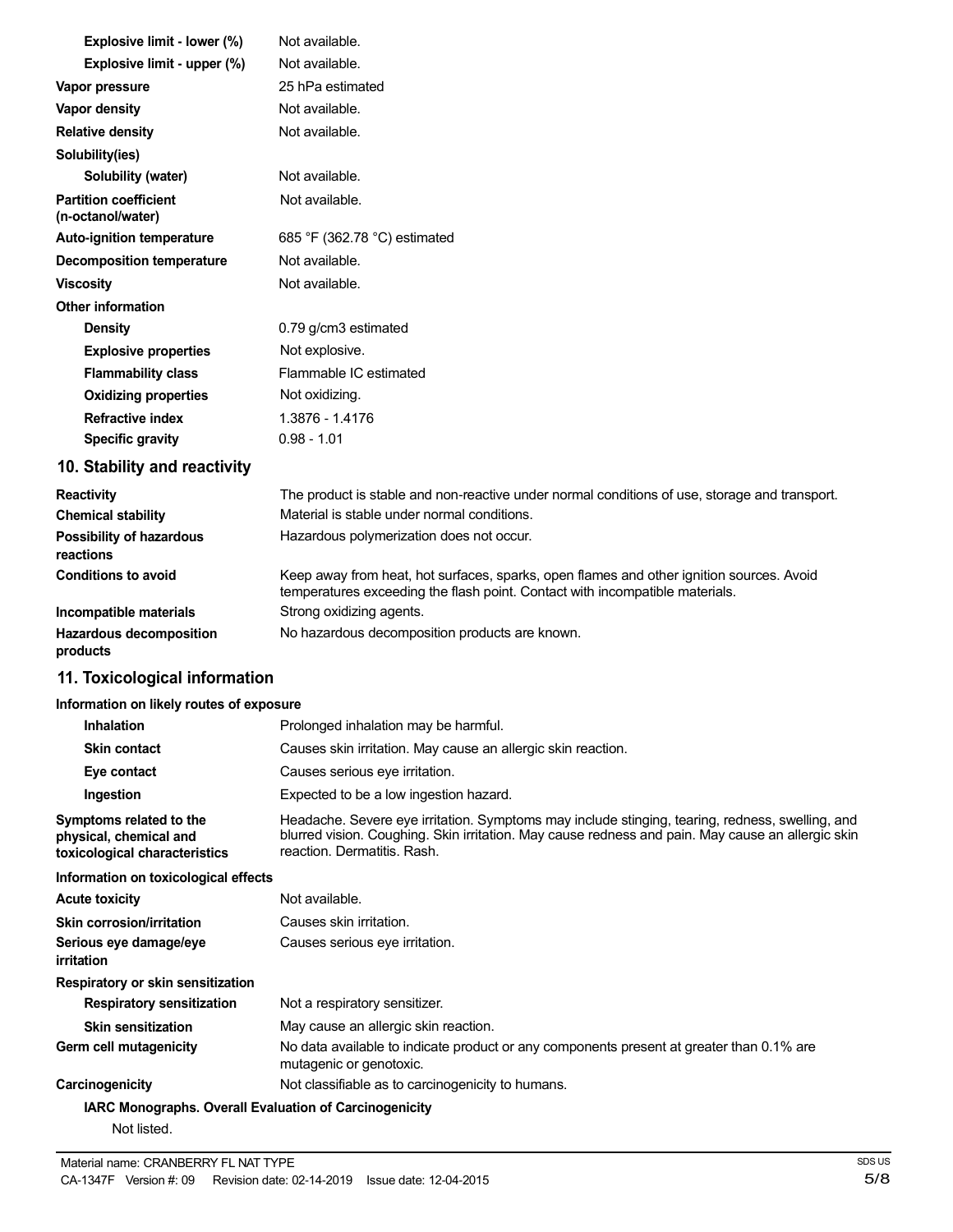| Not regulated.                                               | OSHA Specifically Regulated Substances (29 CFR 1910.1001-1052)<br>US. National Toxicology Program (NTP) Report on Carcinogens                                                                                                                                                                                                                                                                 |  |
|--------------------------------------------------------------|-----------------------------------------------------------------------------------------------------------------------------------------------------------------------------------------------------------------------------------------------------------------------------------------------------------------------------------------------------------------------------------------------|--|
| Not listed.                                                  |                                                                                                                                                                                                                                                                                                                                                                                               |  |
| <b>Reproductive toxicity</b>                                 | Possible reproductive hazard.                                                                                                                                                                                                                                                                                                                                                                 |  |
| Specific target organ toxicity -<br>single exposure          | Not classified.                                                                                                                                                                                                                                                                                                                                                                               |  |
| Specific target organ toxicity -<br>repeated exposure        | Not classified.                                                                                                                                                                                                                                                                                                                                                                               |  |
| <b>Aspiration hazard</b>                                     | Not an aspiration hazard.                                                                                                                                                                                                                                                                                                                                                                     |  |
| <b>Chronic effects</b>                                       | Prolonged inhalation may be harmful.                                                                                                                                                                                                                                                                                                                                                          |  |
| 12. Ecological information                                   |                                                                                                                                                                                                                                                                                                                                                                                               |  |
| <b>Ecotoxicity</b>                                           | The product is not classified as environmentally hazardous. However, this does not exclude the<br>possibility that large or frequent spills can have a harmful or damaging effect on the environment.                                                                                                                                                                                         |  |
| Persistence and degradability                                | No data is available on the degradability of any ingredients in the mixture.                                                                                                                                                                                                                                                                                                                  |  |
| <b>Bioaccumulative potential</b>                             |                                                                                                                                                                                                                                                                                                                                                                                               |  |
| Partition coefficient n-octanol / water (log Kow)            |                                                                                                                                                                                                                                                                                                                                                                                               |  |
| ETHYL ALCOHOL 190 PROOF CANE IP NON GMO<br>PROPYLENE GLYCOL  | $-0.31$<br>$-0.92$<br>NOM NFI                                                                                                                                                                                                                                                                                                                                                                 |  |
| <b>Mobility in soil</b>                                      | No data available.                                                                                                                                                                                                                                                                                                                                                                            |  |
| Other adverse effects                                        | No other adverse environmental effects (e.g. ozone depletion, photochemical ozone creation<br>potential, endocrine disruption, global warming potential) are expected from this component.                                                                                                                                                                                                    |  |
| 13. Disposal considerations                                  |                                                                                                                                                                                                                                                                                                                                                                                               |  |
| <b>Disposal instructions</b>                                 | Collect and reclaim or dispose in sealed containers at licensed waste disposal site. Incinerate the<br>material under controlled conditions in an approved incinerator. Do not incinerate sealed<br>containers. If discarded, this product is considered a RCRA ignitable waste, D001. Dispose of<br>contents/container in accordance with local/regional/national/international regulations. |  |
| Local disposal regulations                                   | Dispose in accordance with all applicable regulations.                                                                                                                                                                                                                                                                                                                                        |  |
| Hazardous waste code                                         | D001: Waste Flammable material with a flash point <140 F<br>The waste code should be assigned in discussion between the user, the producer and the waste<br>disposal company.                                                                                                                                                                                                                 |  |
| Waste from residues / unused<br>products                     | Dispose of in accordance with local regulations. Empty containers or liners may retain some<br>product residues. This material and its container must be disposed of in a safe manner (see:<br>Disposal instructions).                                                                                                                                                                        |  |
| <b>Contaminated packaging</b>                                | Since emptied containers may retain product residue, follow label warnings even after container is<br>emptied. Empty containers should be taken to an approved waste handling site for recycling or<br>disposal.                                                                                                                                                                              |  |
| 14. Transport information                                    |                                                                                                                                                                                                                                                                                                                                                                                               |  |
| <b>DOT</b>                                                   |                                                                                                                                                                                                                                                                                                                                                                                               |  |
| <b>UN number</b>                                             | <b>UN1197</b>                                                                                                                                                                                                                                                                                                                                                                                 |  |
| UN proper shipping name<br>Transport hazard class(es)        | Extracts, flavoring, liquid                                                                                                                                                                                                                                                                                                                                                                   |  |
| <b>Class</b>                                                 | 3                                                                                                                                                                                                                                                                                                                                                                                             |  |
| Subsidiary risk<br>Label(s)                                  | 3                                                                                                                                                                                                                                                                                                                                                                                             |  |
| Packing group                                                | Ш                                                                                                                                                                                                                                                                                                                                                                                             |  |
| Special precautions for user                                 | Read safety instructions, SDS and emergency procedures before handling.                                                                                                                                                                                                                                                                                                                       |  |
| <b>Special provisions</b>                                    | B1, IB3, T2, TP1                                                                                                                                                                                                                                                                                                                                                                              |  |
| <b>Packaging exceptions</b>                                  | 150                                                                                                                                                                                                                                                                                                                                                                                           |  |
| Packaging non bulk                                           | 203                                                                                                                                                                                                                                                                                                                                                                                           |  |
| Packaging bulk                                               | 242                                                                                                                                                                                                                                                                                                                                                                                           |  |
| <b>IATA</b><br><b>UN number</b>                              | <b>UN1197</b>                                                                                                                                                                                                                                                                                                                                                                                 |  |
| UN proper shipping name<br><b>Transport hazard class(es)</b> | Extracts, flavouring, liquid                                                                                                                                                                                                                                                                                                                                                                  |  |
| <b>Class</b>                                                 | 3                                                                                                                                                                                                                                                                                                                                                                                             |  |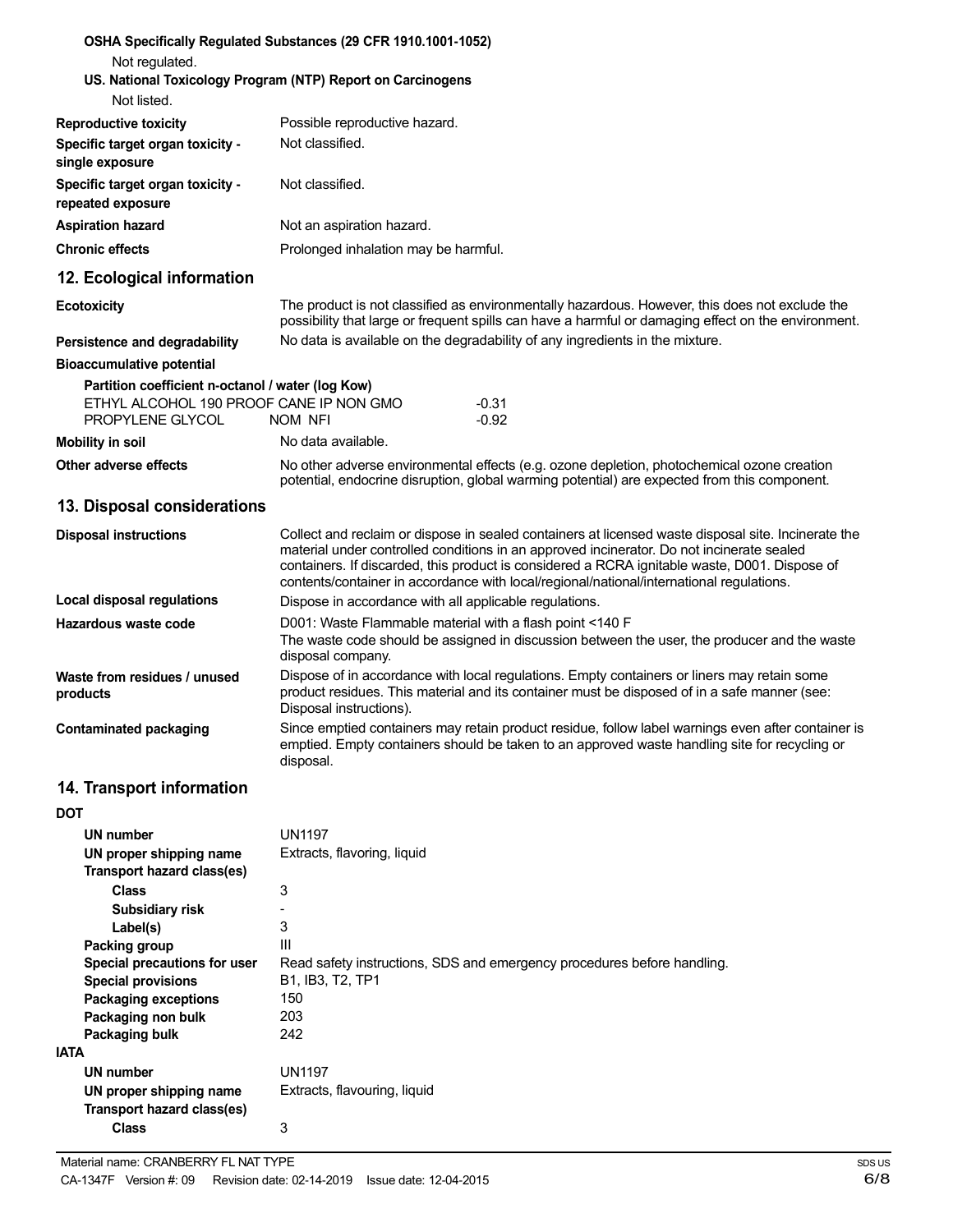| Subsidiary risk                                                                       |                                                                         |
|---------------------------------------------------------------------------------------|-------------------------------------------------------------------------|
| Packing group                                                                         | Ш                                                                       |
| <b>Environmental hazards</b>                                                          | No.                                                                     |
| <b>ERG Code</b>                                                                       | 3L                                                                      |
| Special precautions for user<br><b>Other information</b>                              | Read safety instructions, SDS and emergency procedures before handling. |
| Passenger and cargo<br>aircraft                                                       | Allowed with restrictions.                                              |
| Cargo aircraft only                                                                   | Allowed with restrictions.                                              |
| <b>IMDG</b>                                                                           |                                                                         |
| <b>UN number</b>                                                                      | UN1197                                                                  |
| UN proper shipping name                                                               | EXTRACTS, FLAVOURING, LIQUID                                            |
| Transport hazard class(es)                                                            |                                                                         |
| Class                                                                                 | 3                                                                       |
| Subsidiary risk                                                                       |                                                                         |
| Packing group                                                                         | Ш                                                                       |
| <b>Environmental hazards</b>                                                          |                                                                         |
| <b>Marine pollutant</b>                                                               | No.                                                                     |
| <b>EmS</b>                                                                            | $F-E$ , S-D                                                             |
| Special precautions for user                                                          | Read safety instructions, SDS and emergency procedures before handling. |
| Transport in bulk according to<br>Annex II of MARPOL 73/78 and<br>the <b>IBC</b> Code | Not established.                                                        |



# **15. Regulatory information**

**US federal regulations** This product is a "Hazardous Chemical" as defined by the OSHA Hazard Communication Standard, 29 CFR 1910.1200.

# **Toxic Substances Control Act (TSCA)**

**TSCA Section 12(b) Export Notification (40 CFR 707, Subpt. D)**

Not regulated.

## **CERCLA Hazardous Substance List (40 CFR 302.4)**

Not listed.

## **SARA 304 Emergency release notification**

Not regulated.

## **OSHA Specifically Regulated Substances (29 CFR 1910.1001-1052)** Not regulated.